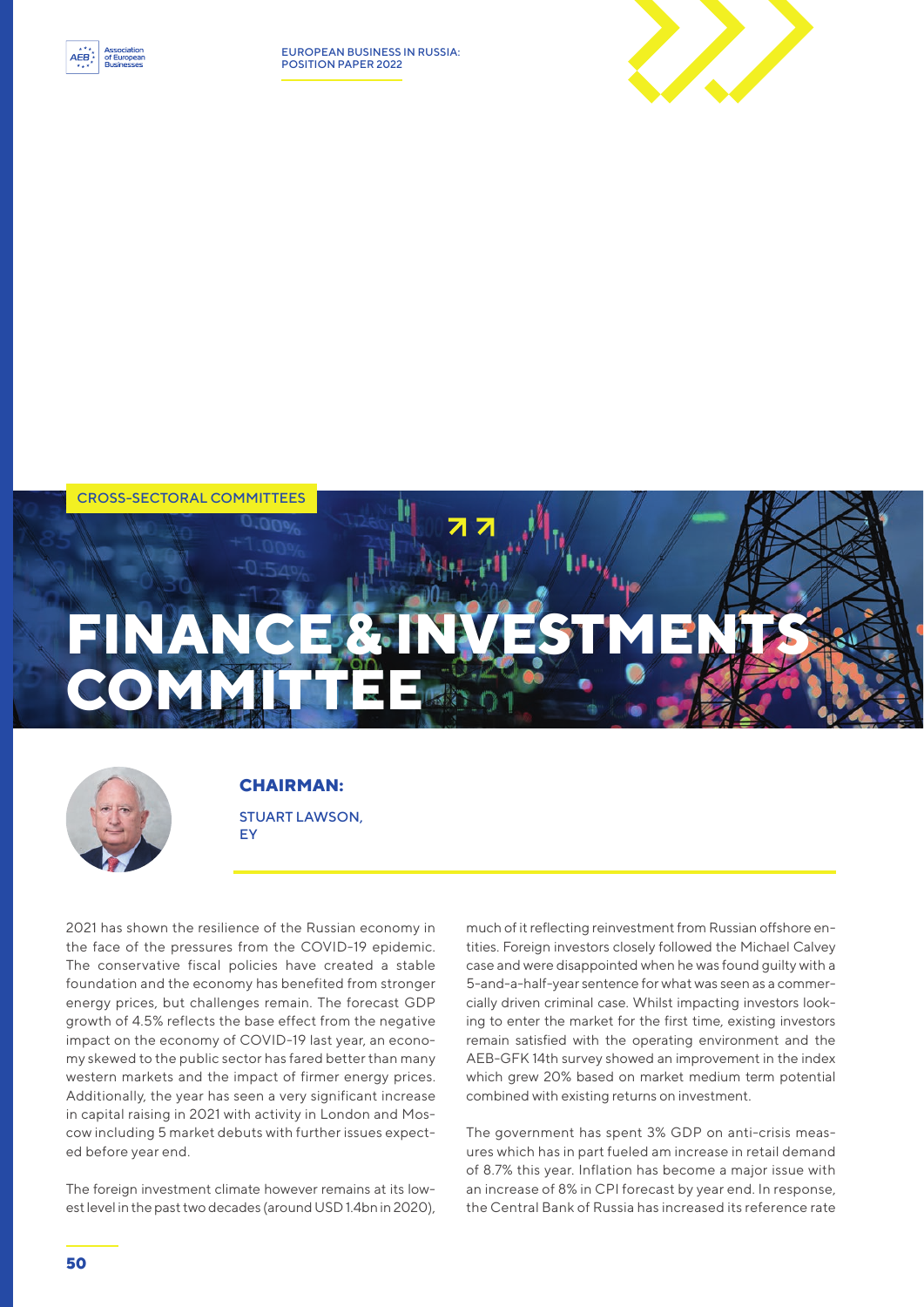to 7.5 % and is expected to maintain a tight fiscal policy until at least the middle of 2022.

The political climate remains extremely strained with major issues between Russia and the EU and USA. Recently sanctions have not been as central a topic as in previous years, the threat remains that actions by Russia might trigger a tough response and this uncertainty hangs over the market. Additionally, the SME segment remains very undeveloped and has suffered from the COVID-19 crisis whilst the public sector continues to expand. Combined with a weak performance in venture capital and continuing concerns on judicial reform, there is the danger that Russia will not be able to attain its potential as a diversified economy.

#### **LOCALIZATION**

The import substitution (localization) policy, launched in Russia as early as in 2014, is now entering a new stage of development. New factors are arising that influence the adoption of strategic localization solutions, both by the state and businesses. The main such factor is the COVID-19 pandemic. Among other challenges are the power crisis and the resulting partial suspension of production in China, a global-scale manufacturer of parts for an overwhelming majority of industries. These circumstances have caused the appreciation of export products from China, first and foremost, raw materials and parts, but has also caused material delays for supplies, etc.

Importantly, it is these factors that impact the state's priorities regarding localization in Russia, too: these days, the task of overcoming import dependence has risen to the fore as an imperative in ensuring national security, particularly in socially important and strategic industries. To complete this task, the state has proposed a number of initiatives, among them the introduction of the "two-is-acrowd" rule that allows only those producers who have localized their full-cycle production in Russia and other EAEU countries to participate in state-sponsored tenders.

The "two is a crowd" rule has been applied since late summer 2021 to manufacturers o a number of medical devices (tomographic scanners, ultrasound machines, etc.); its implementation is also being considered for some strategic medicines (for the treatment of HIV, cancer, etc.). The trend is obvious, and it can be both expanded as a part of these socially important industries and cover others.

On the one hand, the state approach, intended to localize stock, raw materials and parts as well as the goods produced using them, is understandable. On the other hand, the restrictive approach (inability to participate in state-sponsored tenders) will not promote attractiveness for foreign investment or the implementation of localization programs by European companies, it would narrow the sales markets and, highly likely, put the existing localization plans of manufacturers on hold. Moreover, there is

a risk that the introduction of the two-is-a-crowd rule will have a reverse effect: companies will simply leave the Russian market, seeing no prospects for themselves.

#### **RECOMMENDATIONS**

- **›** In order to complete new, large-scale tasks in pursuit of localization, the importance of regular, systemic, open dialog between the state and market players comes to the fore. Moreover, it would be advisable to perform a joint analysis of extant mechanisms (e.g., the odd-man-out mechanism, current pricing preferences in state-sponsored procurement, etc.) and build a localization strategy for the production of parts and raw materials with a sober account of what results are achievable.
- **›** What's more, in order to attract investors, it is important to take into account the industry's characteristic features and develop new sales markets (inter alia, while maintaining a dialogue with EAEU member states and other countries) and incentives at the federal and local levels, and also to ensure the stability of the regulatory environment and a high degree of intellectual property protection.

#### **INVESTMENT TAX DEDUCTION**

An investment tax deduction (ITD) implies a material saving on taxes; however, businesses treat this incentive carefully. The lack of demand for ITDs is caused by a number of defects that we intend to eliminate.

### **LIMITS ON THE DISCRETIONARY POWER OF THE RUSSIAN FEDERATION'S CONSTITUENT ENTITIES IN ITD REGULATION**

When implementing ITDs, the constituent entities of the Russian Federation are given a wide range of powers, including that to determine the supported category of taxpayers through the restriction of types of incentivized fixed assets, activities, etc. Such width of discretionary power allows the introduction of ITD conditions that do not coincide with the goals of an ITD. Restrictions on ITD application based on the capital origin criterion are most significant for international groups of companies.

In particular, the requirements for state registration of an investor as a legal entity in the region and for the status of a participant of the national project "Labor Productivity and Population Employment Support", in which investors with a foreign interest share in excess of 25% cannot participate, are popular. They are used as conditions of ITD application by 18 constituent entities of the Russian Federation, in fact prohibiting the use of ITD for businesses with foreign interest.

## **RECOMMENDATIONS**

**›** The extensive discretionary power of a constituent entity of the Russian Federation does not seem expedient